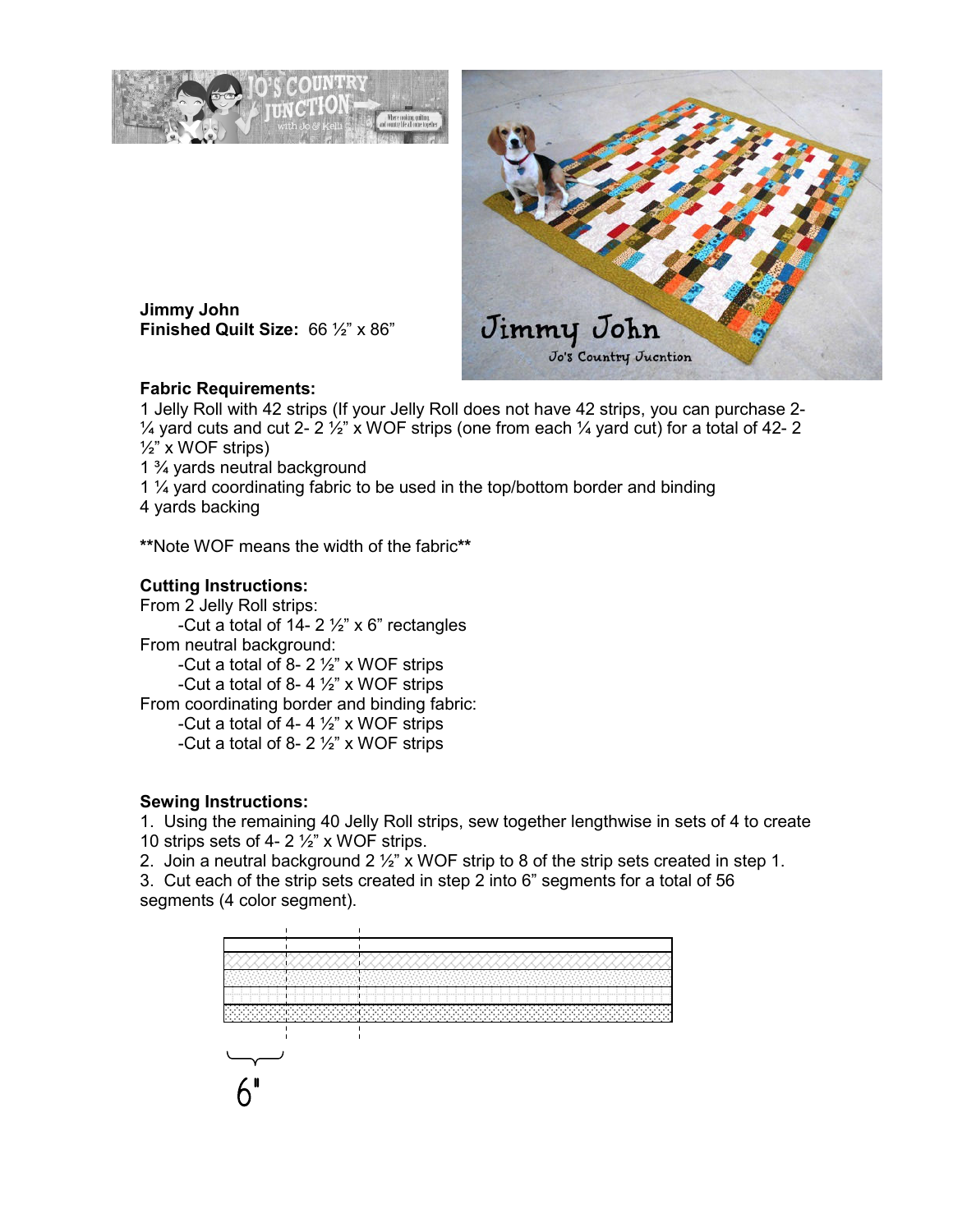4. Using the remaining 2 strips sets created in step 1, cut each strip set into 6" lengths for a total of 14 new segments.



5. Using the individual segments cut from the 2 additional Jelly Roll strips, add a 6" rectangle to each of the 14 segments cut in step 4 (5 color segment).

6. To make the side columns, join 7- 4 color segments and 7- 5 color segments in an alternating pattern. Make 2.



7. To make the 3 middle columns, join 14- 4 color segments, making sure to switch the neutral rectangle to opposite sides. Repeat to make a total of 3 columns.



8. Join 2-4 1/<sub>2</sub>" x WOF neutral strips with right sides together. Repeat to make a total of 4 long strips. Cut each strip to 77 ½" long.

9. Join the side columns, long rectangle strips, and middle columns to create the center of the quilt.